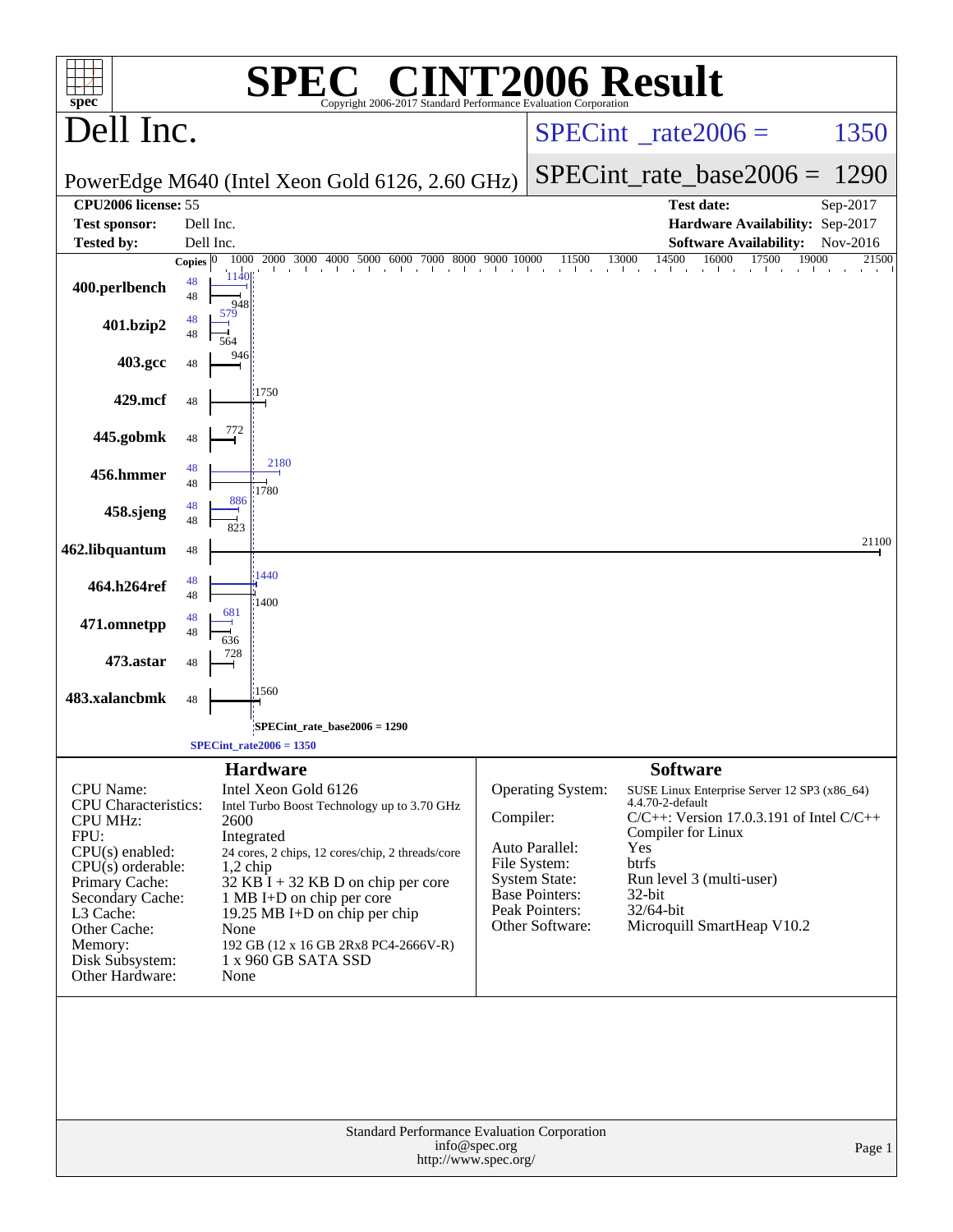

## Dell Inc.

#### SPECint rate $2006 =$  1350

PowerEdge M640 (Intel Xeon Gold 6126, 2.60 GHz)

[SPECint\\_rate\\_base2006 =](http://www.spec.org/auto/cpu2006/Docs/result-fields.html#SPECintratebase2006) 1290

**[CPU2006 license:](http://www.spec.org/auto/cpu2006/Docs/result-fields.html#CPU2006license)** 55 **[Test date:](http://www.spec.org/auto/cpu2006/Docs/result-fields.html#Testdate)** Sep-2017 **[Test sponsor:](http://www.spec.org/auto/cpu2006/Docs/result-fields.html#Testsponsor)** Dell Inc. **[Hardware Availability:](http://www.spec.org/auto/cpu2006/Docs/result-fields.html#HardwareAvailability)** Sep-2017 **[Tested by:](http://www.spec.org/auto/cpu2006/Docs/result-fields.html#Testedby)** Dell Inc. **[Software Availability:](http://www.spec.org/auto/cpu2006/Docs/result-fields.html#SoftwareAvailability)** Nov-2016

#### **[Results Table](http://www.spec.org/auto/cpu2006/Docs/result-fields.html#ResultsTable)**

|                                                                                                          | <b>Base</b>   |                |       |                |       | <b>Peak</b>    |       |               |                |              |                |              |                |              |
|----------------------------------------------------------------------------------------------------------|---------------|----------------|-------|----------------|-------|----------------|-------|---------------|----------------|--------------|----------------|--------------|----------------|--------------|
| <b>Benchmark</b>                                                                                         | <b>Copies</b> | <b>Seconds</b> | Ratio | <b>Seconds</b> | Ratio | <b>Seconds</b> | Ratio | <b>Copies</b> | <b>Seconds</b> | <b>Ratio</b> | <b>Seconds</b> | <b>Ratio</b> | <b>Seconds</b> | <b>Ratio</b> |
| 400.perlbench                                                                                            | 48            | 495            | 948   | 494            | 948   | 495            | 947   | 48            | 412            | <b>1140</b>  | 413            | 1130         | 411            | 1140         |
| 401.bzip2                                                                                                | 48            | 821            | 564   | 825            | 562   | 820            | 565   | 48            | 799            | 579          | 800            | 579          | 803            | 577          |
| $403.\mathrm{gcc}$                                                                                       | 48            | 408            | 946   | 409            | 946   | 411            | 941   | 48            | 408            | 946          | 409            | 946          | 411            | 941          |
| $429$ .mcf                                                                                               | 48            | 251            | 1740  | 250            | 1750  | 250            | 1750  | 48            | 251            | 1740         | 250            | 1750         | 250            | 1750         |
| $445$ .gobmk                                                                                             | 48            | 652            | 772   | 654            | 770   | 652            | 772   | 48            | 652            | 772          | 654            | 770          | 652            | <u>772</u>   |
| 456.hmmer                                                                                                | 48            | 252            | 1780  | 252            | 1780  | 252            | 1770  | 48            | 205            | 2190         | 206            | 2170         | 205            | 2180         |
| $458$ .sjeng                                                                                             | 48            | 706            | 823   | 703            | 826   | 706            | 823   | 48            | 655            | 887          | 656            | 886          | 657            | 884          |
| 462.libquantum                                                                                           | 48            | 47.2           | 21100 | 47.2           | 21100 | 47.2           | 21100 | 48            | 47.2           | 21100        | 47.2           | 21100        | 47.2           | 21100        |
| 464.h264ref                                                                                              | 48            | 759            | 1400  | 757            | 1400  | 761            | 1400  | 48            | 740            | 1430         | 737            | 1440         | 735            | 1450         |
| 471.omnetpp                                                                                              | 48            | 472            | 635   | 472            | 636   | 472            | 636   | 48            | 441            | 681          | 440            | 682          | 441            | 680          |
| 473.astar                                                                                                | 48            | 466            | 723   | 463            | 728   | 463            | 729   | 48            | 466            | 723          | 463            | 728          | 463            | 729          |
| 483.xalancbmk                                                                                            | 48            | 213            | 1560  | 214            | 1550  | 213            | 1560  | 48            | 213            | 1560         | 214            | 1550         | 213            | 1560         |
| Results appear in the order in which they were run. Bold underlined text indicates a median measurement. |               |                |       |                |       |                |       |               |                |              |                |              |                |              |

#### **[Submit Notes](http://www.spec.org/auto/cpu2006/Docs/result-fields.html#SubmitNotes)**

 The numactl mechanism was used to bind copies to processors. The config file option 'submit' was used to generate numactl commands to bind each copy to a specific processor. For details, please see the config file.

#### **[Operating System Notes](http://www.spec.org/auto/cpu2006/Docs/result-fields.html#OperatingSystemNotes)**

Stack size set to unlimited using "ulimit -s unlimited"

#### **[Platform Notes](http://www.spec.org/auto/cpu2006/Docs/result-fields.html#PlatformNotes)**

 BIOS settings: Sub NUMA Cluster enabled Virtualization Technology disabled System Profile set to Custom CPU Performance set to Maximum Performance C States set to autonomous C1E disabled Uncore Frequency set to Dynamic Energy Efficiency Policy set to Performance Memory Patrol Scrub disabled Logical Processor enabled CPU Interconnect Bus Link Power Management disabled PCI ASPM L1 Link Power Management disabled Sysinfo program /root/cpu2006-1.2\_ic17u3/config/sysinfo.rev6993 Revision 6993 of 2015-11-06 (b5e8d4b4eb51ed28d7f98696cbe290c1) running on linux-287k Wed Sep 6 21:40:52 2017

Continued on next page

Standard Performance Evaluation Corporation [info@spec.org](mailto:info@spec.org) <http://www.spec.org/>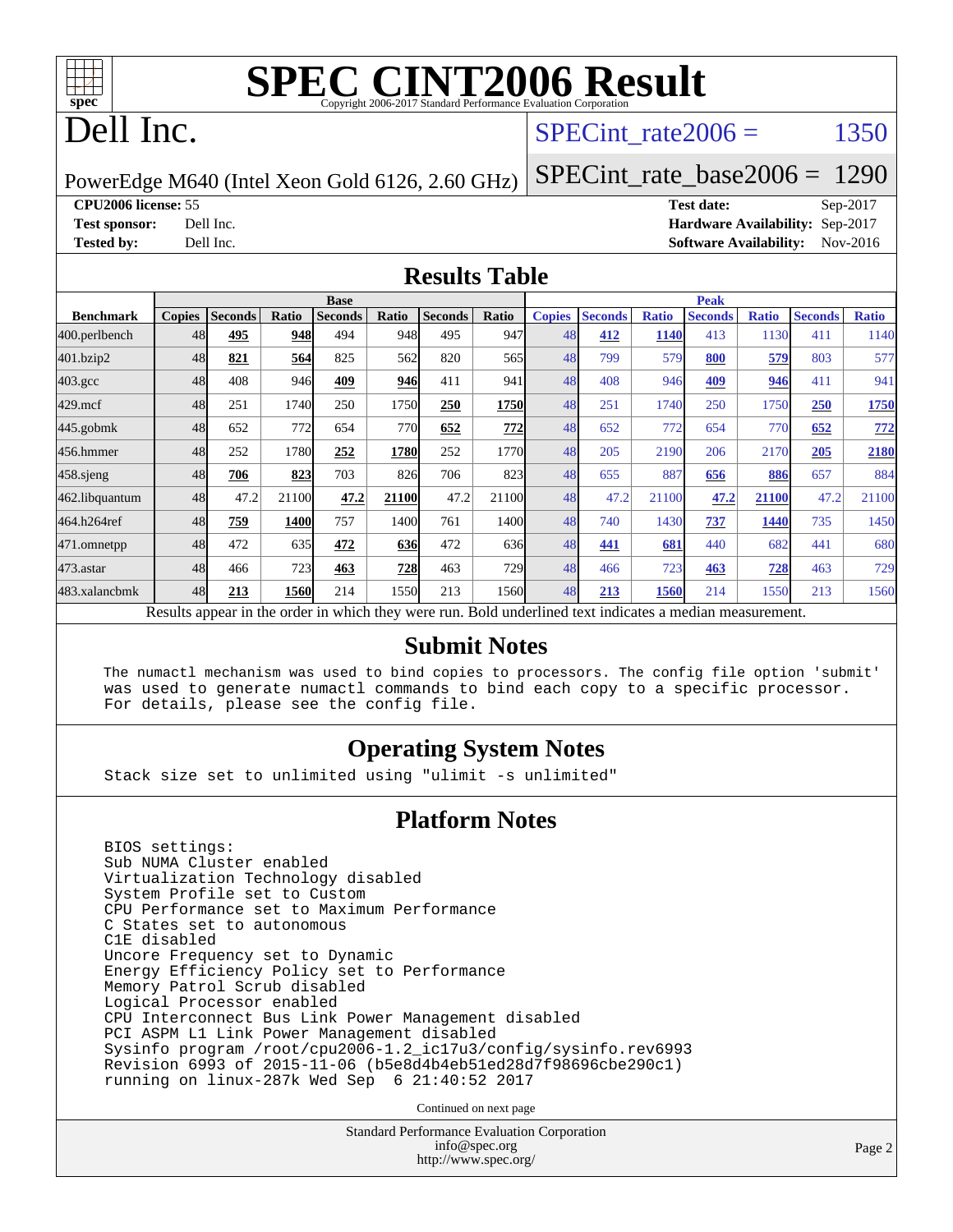

## Dell Inc.

SPECint rate $2006 =$  1350

PowerEdge M640 (Intel Xeon Gold 6126, 2.60 GHz) [SPECint\\_rate\\_base2006 =](http://www.spec.org/auto/cpu2006/Docs/result-fields.html#SPECintratebase2006) 1290

**[CPU2006 license:](http://www.spec.org/auto/cpu2006/Docs/result-fields.html#CPU2006license)** 55 **[Test date:](http://www.spec.org/auto/cpu2006/Docs/result-fields.html#Testdate)** Sep-2017 **[Test sponsor:](http://www.spec.org/auto/cpu2006/Docs/result-fields.html#Testsponsor)** Dell Inc. **[Hardware Availability:](http://www.spec.org/auto/cpu2006/Docs/result-fields.html#HardwareAvailability)** Sep-2017 **[Tested by:](http://www.spec.org/auto/cpu2006/Docs/result-fields.html#Testedby)** Dell Inc. **[Software Availability:](http://www.spec.org/auto/cpu2006/Docs/result-fields.html#SoftwareAvailability)** Nov-2016

#### **[Platform Notes \(Continued\)](http://www.spec.org/auto/cpu2006/Docs/result-fields.html#PlatformNotes)**

Standard Performance Evaluation Corporation [info@spec.org](mailto:info@spec.org) <http://www.spec.org/> Page 3 This section contains SUT (System Under Test) info as seen by some common utilities. To remove or add to this section, see: <http://www.spec.org/cpu2006/Docs/config.html#sysinfo> From /proc/cpuinfo model name : Intel(R) Xeon(R) Gold 6126 CPU @ 2.60GHz 2 "physical id"s (chips) 48 "processors" cores, siblings (Caution: counting these is hw and system dependent. The following excerpts from /proc/cpuinfo might not be reliable. Use with caution.) cpu cores : 12 siblings : 24 physical 0: cores 0 1 3 4 5 6 8 9 10 11 12 13 physical 1: cores 1 2 3 4 5 6 8 9 10 11 12 13 cache size : 19712 KB From /proc/meminfo MemTotal: 196681728 kB<br>HugePages Total: 0 HugePages\_Total: 0<br>Hugepagesize: 2048 kB Hugepagesize: From /etc/\*release\* /etc/\*version\* SuSE-release: SUSE Linux Enterprise Server 12 (x86\_64) VERSION = 12 PATCHLEVEL = 3 # This file is deprecated and will be removed in a future service pack or release. # Please check /etc/os-release for details about this release. os-release: NAME="SLES" VERSION="12-SP3" VERSION\_ID="12.3" PRETTY\_NAME="SUSE Linux Enterprise Server 12 SP3" ID="sles" ANSI\_COLOR="0;32" CPE\_NAME="cpe:/o:suse:sles:12:sp3" uname -a: Linux linux-287k 4.4.70-2-default #1 SMP Wed Jun 7 15:12:06 UTC 2017 (4502c76) x86\_64 x86\_64 x86\_64 GNU/Linux run-level 3 Sep 6 20:20 SPEC is set to: /root/cpu2006-1.2\_ic17u3 Filesystem Type Size Used Avail Use% Mounted on /dev/sda3 btrfs 928G 7.3G 919G 1% / Additional information from dmidecode: Warning: Use caution when you interpret this section. The 'dmidecode' program reads system data which is "intended to allow hardware to be accurately Continued on next page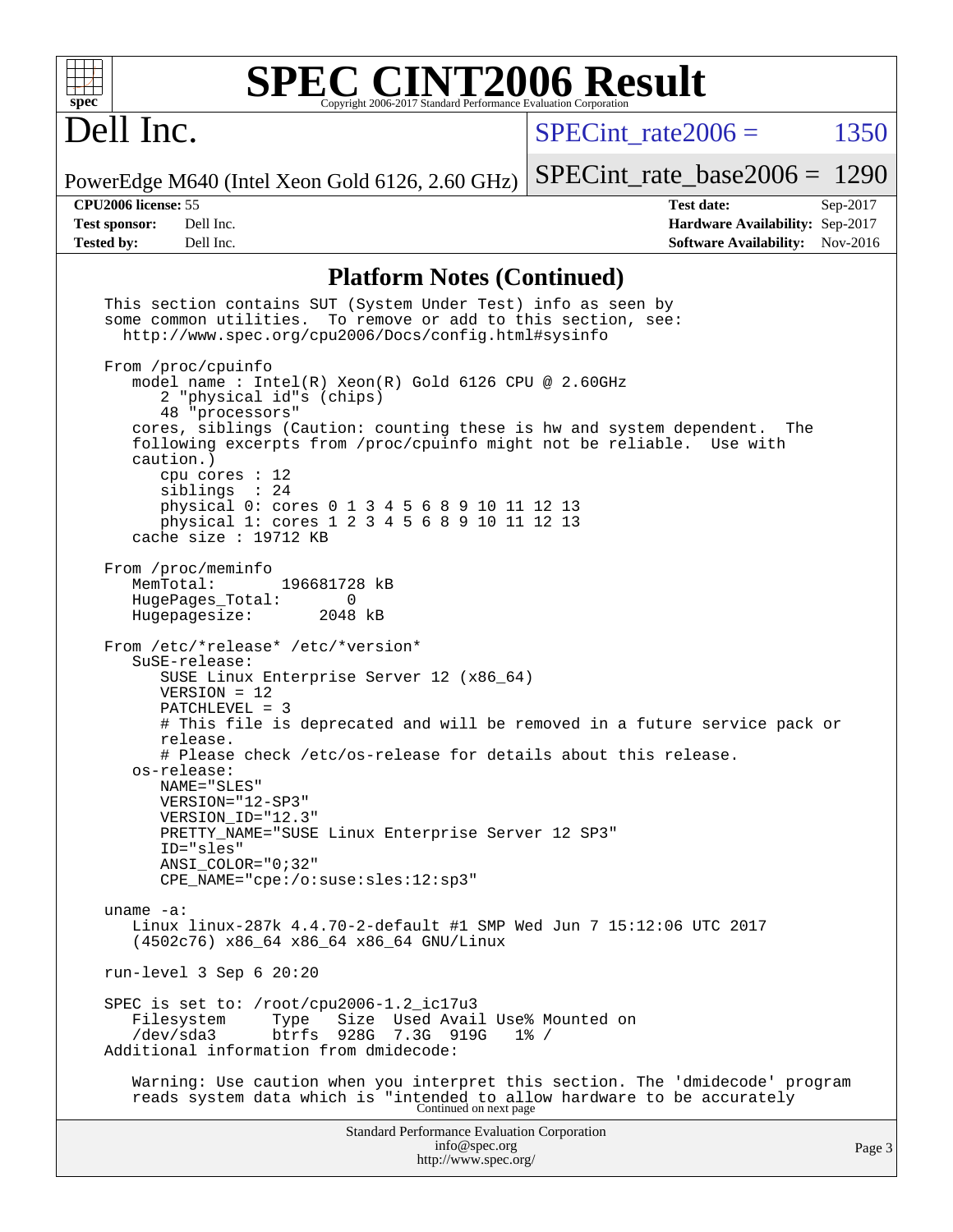

## Dell Inc.

SPECint rate $2006 =$  1350

PowerEdge M640 (Intel Xeon Gold 6126, 2.60 GHz) [SPECint\\_rate\\_base2006 =](http://www.spec.org/auto/cpu2006/Docs/result-fields.html#SPECintratebase2006) 1290

**[CPU2006 license:](http://www.spec.org/auto/cpu2006/Docs/result-fields.html#CPU2006license)** 55 **[Test date:](http://www.spec.org/auto/cpu2006/Docs/result-fields.html#Testdate)** Sep-2017 **[Test sponsor:](http://www.spec.org/auto/cpu2006/Docs/result-fields.html#Testsponsor)** Dell Inc. **[Hardware Availability:](http://www.spec.org/auto/cpu2006/Docs/result-fields.html#HardwareAvailability)** Sep-2017 **[Tested by:](http://www.spec.org/auto/cpu2006/Docs/result-fields.html#Testedby)** Dell Inc. **[Software Availability:](http://www.spec.org/auto/cpu2006/Docs/result-fields.html#SoftwareAvailability)** Nov-2016

#### **[Platform Notes \(Continued\)](http://www.spec.org/auto/cpu2006/Docs/result-fields.html#PlatformNotes)**

 determined", but the intent may not be met, as there are frequent changes to hardware, firmware, and the "DMTF SMBIOS" standard.

 BIOS Dell Inc. 1.0.0 08/10/2017 Memory: 12x 002C00B3002C 18ASF2G72PDZ-2G6D1 16 GB 2 rank 2666 MHz 4x Not Specified Not Specified

(End of data from sysinfo program)

#### **[General Notes](http://www.spec.org/auto/cpu2006/Docs/result-fields.html#GeneralNotes)**

Environment variables set by runspec before the start of the run: LD\_LIBRARY\_PATH = "/root/cpu2006-1.2\_ic17u3/lib/ia32:/root/cpu2006-1.2\_ic17u3/lib/intel64:/root/cpu2006-1.2\_ic17u3/sh10.2"

 Binaries compiled on a system with 1x Intel Core i7-4790 CPU + 32GB RAM memory using Redhat Enterprise Linux 7.2 Transparent Huge Pages enabled by default Filesystem page cache cleared with: shell invocation of 'sync; echo 3 > /proc/sys/vm/drop\_caches' prior to run runspec command invoked through numactl i.e.: numactl --interleave=all runspec <etc>

#### **[Base Compiler Invocation](http://www.spec.org/auto/cpu2006/Docs/result-fields.html#BaseCompilerInvocation)**

#### [C benchmarks](http://www.spec.org/auto/cpu2006/Docs/result-fields.html#Cbenchmarks):

[icc -m32 -L/opt/intel/compilers\\_and\\_libraries\\_2017/linux/lib/ia32](http://www.spec.org/cpu2006/results/res2017q4/cpu2006-20170918-49874.flags.html#user_CCbase_intel_icc_c29f3ff5a7ed067b11e4ec10a03f03ae)

[C++ benchmarks:](http://www.spec.org/auto/cpu2006/Docs/result-fields.html#CXXbenchmarks)

[icpc -m32 -L/opt/intel/compilers\\_and\\_libraries\\_2017/linux/lib/ia32](http://www.spec.org/cpu2006/results/res2017q4/cpu2006-20170918-49874.flags.html#user_CXXbase_intel_icpc_8c35c7808b62dab9ae41a1aa06361b6b)

#### **[Base Portability Flags](http://www.spec.org/auto/cpu2006/Docs/result-fields.html#BasePortabilityFlags)**

| 400.perlbench: -D_FILE_OFFSET_BITS=64 -DSPEC_CPU_LINUX_IA32 |
|-------------------------------------------------------------|
|                                                             |
|                                                             |
|                                                             |
|                                                             |
|                                                             |
|                                                             |
| 462.libquantum: -D_FILE_OFFSET_BITS=64 -DSPEC_CPU_LINUX     |
|                                                             |
|                                                             |
|                                                             |
| 483.xalancbmk: -D_FILE_OFFSET_BITS=64 -DSPEC_CPU_LINUX      |
|                                                             |

Standard Performance Evaluation Corporation [info@spec.org](mailto:info@spec.org) <http://www.spec.org/>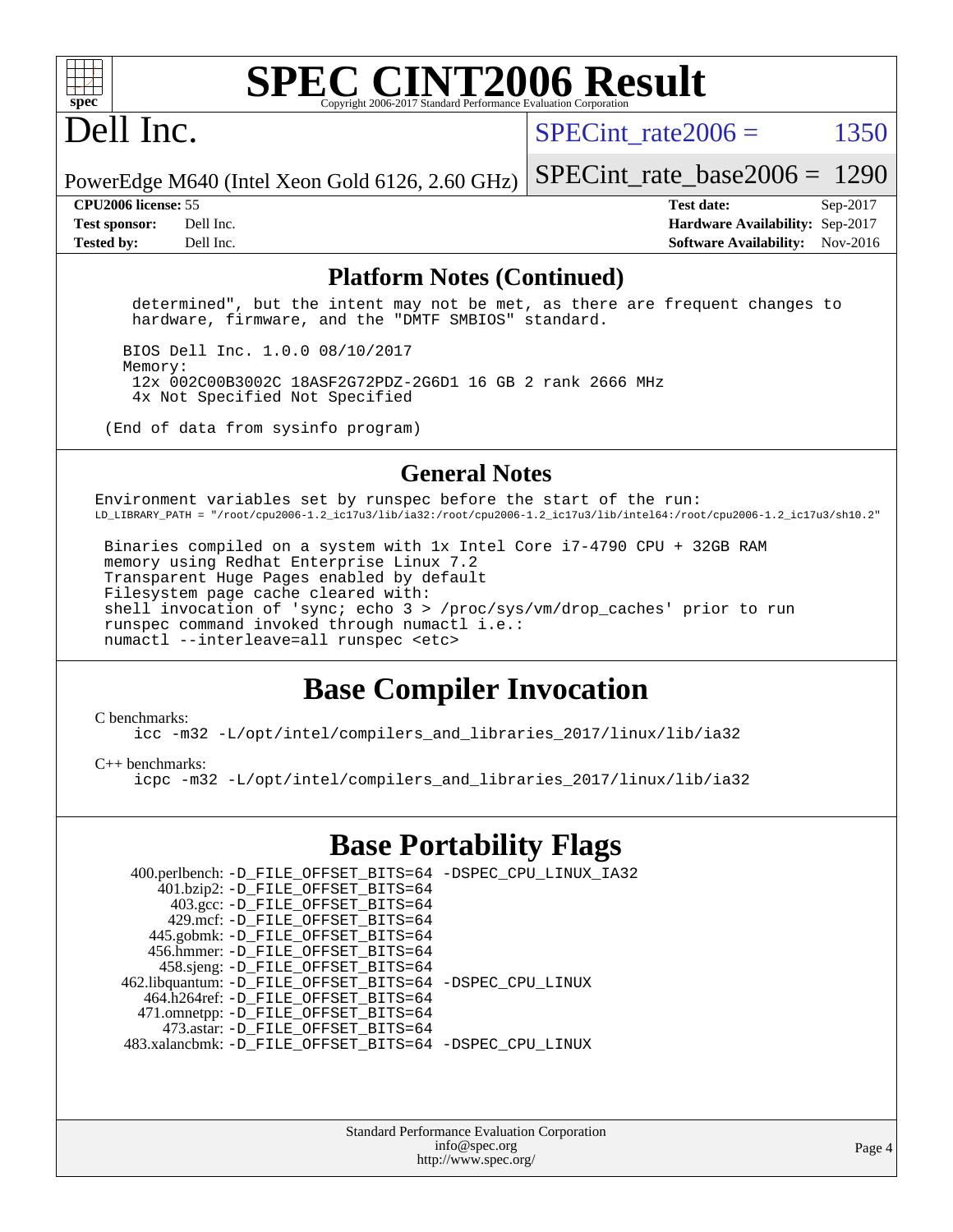

# Dell Inc.

SPECint rate $2006 =$  1350

[SPECint\\_rate\\_base2006 =](http://www.spec.org/auto/cpu2006/Docs/result-fields.html#SPECintratebase2006) 1290

PowerEdge M640 (Intel Xeon Gold 6126, 2.60 GHz)

**[Tested by:](http://www.spec.org/auto/cpu2006/Docs/result-fields.html#Testedby)** Dell Inc. **[Software Availability:](http://www.spec.org/auto/cpu2006/Docs/result-fields.html#SoftwareAvailability)** Nov-2016

**[CPU2006 license:](http://www.spec.org/auto/cpu2006/Docs/result-fields.html#CPU2006license)** 55 **[Test date:](http://www.spec.org/auto/cpu2006/Docs/result-fields.html#Testdate)** Sep-2017 **[Test sponsor:](http://www.spec.org/auto/cpu2006/Docs/result-fields.html#Testsponsor)** Dell Inc. **[Hardware Availability:](http://www.spec.org/auto/cpu2006/Docs/result-fields.html#HardwareAvailability)** Sep-2017

### **[Base Optimization Flags](http://www.spec.org/auto/cpu2006/Docs/result-fields.html#BaseOptimizationFlags)**

[C benchmarks](http://www.spec.org/auto/cpu2006/Docs/result-fields.html#Cbenchmarks):

[-xCORE-AVX512](http://www.spec.org/cpu2006/results/res2017q4/cpu2006-20170918-49874.flags.html#user_CCbase_f-xCORE-AVX512) [-ipo](http://www.spec.org/cpu2006/results/res2017q4/cpu2006-20170918-49874.flags.html#user_CCbase_f-ipo) [-O3](http://www.spec.org/cpu2006/results/res2017q4/cpu2006-20170918-49874.flags.html#user_CCbase_f-O3) [-no-prec-div](http://www.spec.org/cpu2006/results/res2017q4/cpu2006-20170918-49874.flags.html#user_CCbase_f-no-prec-div) [-qopt-prefetch](http://www.spec.org/cpu2006/results/res2017q4/cpu2006-20170918-49874.flags.html#user_CCbase_f-qopt-prefetch) [-qopt-mem-layout-trans=3](http://www.spec.org/cpu2006/results/res2017q4/cpu2006-20170918-49874.flags.html#user_CCbase_f-qopt-mem-layout-trans_170f5be61cd2cedc9b54468c59262d5d)

[C++ benchmarks:](http://www.spec.org/auto/cpu2006/Docs/result-fields.html#CXXbenchmarks)

[-xCORE-AVX512](http://www.spec.org/cpu2006/results/res2017q4/cpu2006-20170918-49874.flags.html#user_CXXbase_f-xCORE-AVX512) [-ipo](http://www.spec.org/cpu2006/results/res2017q4/cpu2006-20170918-49874.flags.html#user_CXXbase_f-ipo) [-O3](http://www.spec.org/cpu2006/results/res2017q4/cpu2006-20170918-49874.flags.html#user_CXXbase_f-O3) [-no-prec-div](http://www.spec.org/cpu2006/results/res2017q4/cpu2006-20170918-49874.flags.html#user_CXXbase_f-no-prec-div) [-qopt-prefetch](http://www.spec.org/cpu2006/results/res2017q4/cpu2006-20170918-49874.flags.html#user_CXXbase_f-qopt-prefetch) [-qopt-mem-layout-trans=3](http://www.spec.org/cpu2006/results/res2017q4/cpu2006-20170918-49874.flags.html#user_CXXbase_f-qopt-mem-layout-trans_170f5be61cd2cedc9b54468c59262d5d) [-Wl,-z,muldefs](http://www.spec.org/cpu2006/results/res2017q4/cpu2006-20170918-49874.flags.html#user_CXXbase_link_force_multiple1_74079c344b956b9658436fd1b6dd3a8a) [-L/sh10.2 -lsmartheap](http://www.spec.org/cpu2006/results/res2017q4/cpu2006-20170918-49874.flags.html#user_CXXbase_SmartHeap_b831f2d313e2fffa6dfe3f00ffc1f1c0)

#### **[Base Other Flags](http://www.spec.org/auto/cpu2006/Docs/result-fields.html#BaseOtherFlags)**

[C benchmarks](http://www.spec.org/auto/cpu2006/Docs/result-fields.html#Cbenchmarks):

403.gcc: [-Dalloca=\\_alloca](http://www.spec.org/cpu2006/results/res2017q4/cpu2006-20170918-49874.flags.html#b403.gcc_baseEXTRA_CFLAGS_Dalloca_be3056838c12de2578596ca5467af7f3)

### **[Peak Compiler Invocation](http://www.spec.org/auto/cpu2006/Docs/result-fields.html#PeakCompilerInvocation)**

[C benchmarks \(except as noted below\)](http://www.spec.org/auto/cpu2006/Docs/result-fields.html#Cbenchmarksexceptasnotedbelow): [icc -m32 -L/opt/intel/compilers\\_and\\_libraries\\_2017/linux/lib/ia32](http://www.spec.org/cpu2006/results/res2017q4/cpu2006-20170918-49874.flags.html#user_CCpeak_intel_icc_c29f3ff5a7ed067b11e4ec10a03f03ae)

400.perlbench: [icc -m64](http://www.spec.org/cpu2006/results/res2017q4/cpu2006-20170918-49874.flags.html#user_peakCCLD400_perlbench_intel_icc_64bit_bda6cc9af1fdbb0edc3795bac97ada53)

401.bzip2: [icc -m64](http://www.spec.org/cpu2006/results/res2017q4/cpu2006-20170918-49874.flags.html#user_peakCCLD401_bzip2_intel_icc_64bit_bda6cc9af1fdbb0edc3795bac97ada53)

456.hmmer: [icc -m64](http://www.spec.org/cpu2006/results/res2017q4/cpu2006-20170918-49874.flags.html#user_peakCCLD456_hmmer_intel_icc_64bit_bda6cc9af1fdbb0edc3795bac97ada53)

458.sjeng: [icc -m64](http://www.spec.org/cpu2006/results/res2017q4/cpu2006-20170918-49874.flags.html#user_peakCCLD458_sjeng_intel_icc_64bit_bda6cc9af1fdbb0edc3795bac97ada53)

[C++ benchmarks:](http://www.spec.org/auto/cpu2006/Docs/result-fields.html#CXXbenchmarks)

[icpc -m32 -L/opt/intel/compilers\\_and\\_libraries\\_2017/linux/lib/ia32](http://www.spec.org/cpu2006/results/res2017q4/cpu2006-20170918-49874.flags.html#user_CXXpeak_intel_icpc_8c35c7808b62dab9ae41a1aa06361b6b)

#### **[Peak Portability Flags](http://www.spec.org/auto/cpu2006/Docs/result-fields.html#PeakPortabilityFlags)**

 400.perlbench: [-DSPEC\\_CPU\\_LP64](http://www.spec.org/cpu2006/results/res2017q4/cpu2006-20170918-49874.flags.html#b400.perlbench_peakCPORTABILITY_DSPEC_CPU_LP64) [-DSPEC\\_CPU\\_LINUX\\_X64](http://www.spec.org/cpu2006/results/res2017q4/cpu2006-20170918-49874.flags.html#b400.perlbench_peakCPORTABILITY_DSPEC_CPU_LINUX_X64) 401.bzip2: [-DSPEC\\_CPU\\_LP64](http://www.spec.org/cpu2006/results/res2017q4/cpu2006-20170918-49874.flags.html#suite_peakCPORTABILITY401_bzip2_DSPEC_CPU_LP64) 403.gcc: [-D\\_FILE\\_OFFSET\\_BITS=64](http://www.spec.org/cpu2006/results/res2017q4/cpu2006-20170918-49874.flags.html#user_peakPORTABILITY403_gcc_file_offset_bits_64_438cf9856305ebd76870a2c6dc2689ab) 429.mcf: [-D\\_FILE\\_OFFSET\\_BITS=64](http://www.spec.org/cpu2006/results/res2017q4/cpu2006-20170918-49874.flags.html#user_peakPORTABILITY429_mcf_file_offset_bits_64_438cf9856305ebd76870a2c6dc2689ab) 445.gobmk: [-D\\_FILE\\_OFFSET\\_BITS=64](http://www.spec.org/cpu2006/results/res2017q4/cpu2006-20170918-49874.flags.html#user_peakPORTABILITY445_gobmk_file_offset_bits_64_438cf9856305ebd76870a2c6dc2689ab) 456.hmmer: [-DSPEC\\_CPU\\_LP64](http://www.spec.org/cpu2006/results/res2017q4/cpu2006-20170918-49874.flags.html#suite_peakCPORTABILITY456_hmmer_DSPEC_CPU_LP64) 458.sjeng: [-DSPEC\\_CPU\\_LP64](http://www.spec.org/cpu2006/results/res2017q4/cpu2006-20170918-49874.flags.html#suite_peakCPORTABILITY458_sjeng_DSPEC_CPU_LP64) 462.libquantum: [-D\\_FILE\\_OFFSET\\_BITS=64](http://www.spec.org/cpu2006/results/res2017q4/cpu2006-20170918-49874.flags.html#user_peakPORTABILITY462_libquantum_file_offset_bits_64_438cf9856305ebd76870a2c6dc2689ab) [-DSPEC\\_CPU\\_LINUX](http://www.spec.org/cpu2006/results/res2017q4/cpu2006-20170918-49874.flags.html#b462.libquantum_peakCPORTABILITY_DSPEC_CPU_LINUX) 464.h264ref: [-D\\_FILE\\_OFFSET\\_BITS=64](http://www.spec.org/cpu2006/results/res2017q4/cpu2006-20170918-49874.flags.html#user_peakPORTABILITY464_h264ref_file_offset_bits_64_438cf9856305ebd76870a2c6dc2689ab) 471.omnetpp: [-D\\_FILE\\_OFFSET\\_BITS=64](http://www.spec.org/cpu2006/results/res2017q4/cpu2006-20170918-49874.flags.html#user_peakPORTABILITY471_omnetpp_file_offset_bits_64_438cf9856305ebd76870a2c6dc2689ab) 473.astar: [-D\\_FILE\\_OFFSET\\_BITS=64](http://www.spec.org/cpu2006/results/res2017q4/cpu2006-20170918-49874.flags.html#user_peakPORTABILITY473_astar_file_offset_bits_64_438cf9856305ebd76870a2c6dc2689ab)

Continued on next page

Standard Performance Evaluation Corporation [info@spec.org](mailto:info@spec.org) <http://www.spec.org/>

Page 5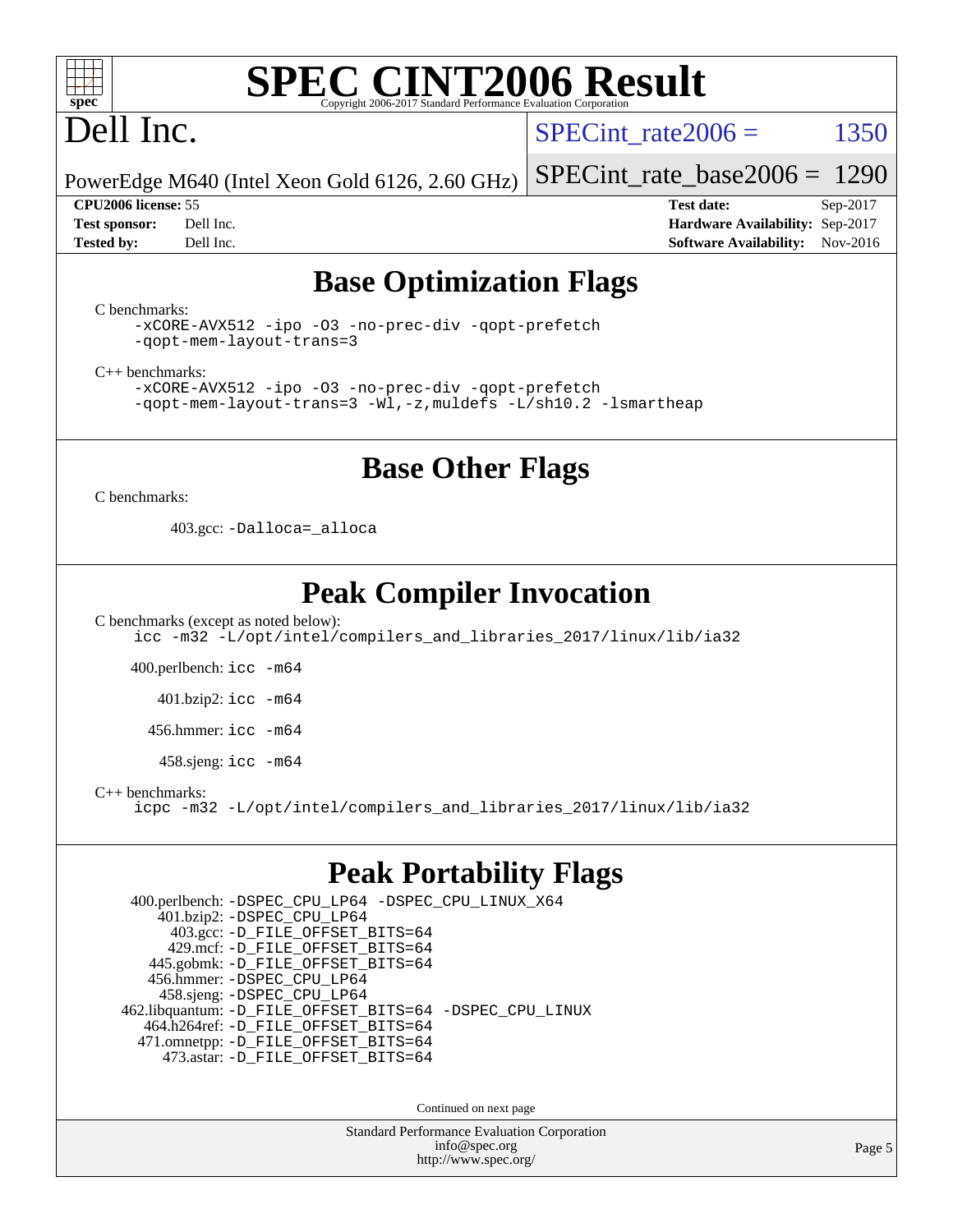

# Dell Inc.

SPECint rate $2006 =$  1350

PowerEdge M640 (Intel Xeon Gold 6126, 2.60 GHz)

[SPECint\\_rate\\_base2006 =](http://www.spec.org/auto/cpu2006/Docs/result-fields.html#SPECintratebase2006) 1290

**[CPU2006 license:](http://www.spec.org/auto/cpu2006/Docs/result-fields.html#CPU2006license)** 55 **[Test date:](http://www.spec.org/auto/cpu2006/Docs/result-fields.html#Testdate)** Sep-2017 **[Test sponsor:](http://www.spec.org/auto/cpu2006/Docs/result-fields.html#Testsponsor)** Dell Inc. **[Hardware Availability:](http://www.spec.org/auto/cpu2006/Docs/result-fields.html#HardwareAvailability)** Sep-2017 **[Tested by:](http://www.spec.org/auto/cpu2006/Docs/result-fields.html#Testedby)** Dell Inc. **[Software Availability:](http://www.spec.org/auto/cpu2006/Docs/result-fields.html#SoftwareAvailability)** Nov-2016

## **[Peak Portability Flags \(Continued\)](http://www.spec.org/auto/cpu2006/Docs/result-fields.html#PeakPortabilityFlags)**

483.xalancbmk: [-D\\_FILE\\_OFFSET\\_BITS=64](http://www.spec.org/cpu2006/results/res2017q4/cpu2006-20170918-49874.flags.html#user_peakPORTABILITY483_xalancbmk_file_offset_bits_64_438cf9856305ebd76870a2c6dc2689ab) [-DSPEC\\_CPU\\_LINUX](http://www.spec.org/cpu2006/results/res2017q4/cpu2006-20170918-49874.flags.html#b483.xalancbmk_peakCXXPORTABILITY_DSPEC_CPU_LINUX)

## **[Peak Optimization Flags](http://www.spec.org/auto/cpu2006/Docs/result-fields.html#PeakOptimizationFlags)**

Standard Performance Evaluation Corporation [info@spec.org](mailto:info@spec.org) <http://www.spec.org/> [C benchmarks](http://www.spec.org/auto/cpu2006/Docs/result-fields.html#Cbenchmarks): 400.perlbench: [-prof-gen](http://www.spec.org/cpu2006/results/res2017q4/cpu2006-20170918-49874.flags.html#user_peakPASS1_CFLAGSPASS1_LDCFLAGS400_perlbench_prof_gen_e43856698f6ca7b7e442dfd80e94a8fc)(pass 1) [-prof-use](http://www.spec.org/cpu2006/results/res2017q4/cpu2006-20170918-49874.flags.html#user_peakPASS2_CFLAGSPASS2_LDCFLAGS400_perlbench_prof_use_bccf7792157ff70d64e32fe3e1250b55)(pass 2) [-xCORE-AVX512](http://www.spec.org/cpu2006/results/res2017q4/cpu2006-20170918-49874.flags.html#user_peakPASS2_CFLAGSPASS2_LDCFLAGS400_perlbench_f-xCORE-AVX512)(pass 2)  $-par-num-threads=1(pass 1) -ipo(pass 2) -O3(pass 2)$  $-par-num-threads=1(pass 1) -ipo(pass 2) -O3(pass 2)$  $-par-num-threads=1(pass 1) -ipo(pass 2) -O3(pass 2)$  $-par-num-threads=1(pass 1) -ipo(pass 2) -O3(pass 2)$  $-par-num-threads=1(pass 1) -ipo(pass 2) -O3(pass 2)$  $-par-num-threads=1(pass 1) -ipo(pass 2) -O3(pass 2)$ [-no-prec-div](http://www.spec.org/cpu2006/results/res2017q4/cpu2006-20170918-49874.flags.html#user_peakPASS2_CFLAGSPASS2_LDCFLAGS400_perlbench_f-no-prec-div)(pass 2) [-auto-ilp32](http://www.spec.org/cpu2006/results/res2017q4/cpu2006-20170918-49874.flags.html#user_peakCOPTIMIZE400_perlbench_f-auto-ilp32) [-qopt-mem-layout-trans=3](http://www.spec.org/cpu2006/results/res2017q4/cpu2006-20170918-49874.flags.html#user_peakCOPTIMIZE400_perlbench_f-qopt-mem-layout-trans_170f5be61cd2cedc9b54468c59262d5d) 401.bzip2: [-prof-gen](http://www.spec.org/cpu2006/results/res2017q4/cpu2006-20170918-49874.flags.html#user_peakPASS1_CFLAGSPASS1_LDCFLAGS401_bzip2_prof_gen_e43856698f6ca7b7e442dfd80e94a8fc)(pass 1) [-prof-use](http://www.spec.org/cpu2006/results/res2017q4/cpu2006-20170918-49874.flags.html#user_peakPASS2_CFLAGSPASS2_LDCFLAGS401_bzip2_prof_use_bccf7792157ff70d64e32fe3e1250b55)(pass 2) [-xCORE-AVX512](http://www.spec.org/cpu2006/results/res2017q4/cpu2006-20170918-49874.flags.html#user_peakPASS2_CFLAGSPASS2_LDCFLAGS401_bzip2_f-xCORE-AVX512)(pass 2) [-par-num-threads=1](http://www.spec.org/cpu2006/results/res2017q4/cpu2006-20170918-49874.flags.html#user_peakPASS1_CFLAGSPASS1_LDCFLAGS401_bzip2_par_num_threads_786a6ff141b4e9e90432e998842df6c2)(pass 1) [-ipo](http://www.spec.org/cpu2006/results/res2017q4/cpu2006-20170918-49874.flags.html#user_peakPASS2_CFLAGSPASS2_LDCFLAGS401_bzip2_f-ipo)(pass 2) [-O3](http://www.spec.org/cpu2006/results/res2017q4/cpu2006-20170918-49874.flags.html#user_peakPASS2_CFLAGSPASS2_LDCFLAGS401_bzip2_f-O3)(pass 2) [-no-prec-div](http://www.spec.org/cpu2006/results/res2017q4/cpu2006-20170918-49874.flags.html#user_peakPASS2_CFLAGSPASS2_LDCFLAGS401_bzip2_f-no-prec-div)(pass 2) [-qopt-prefetch](http://www.spec.org/cpu2006/results/res2017q4/cpu2006-20170918-49874.flags.html#user_peakCOPTIMIZE401_bzip2_f-qopt-prefetch) [-auto-ilp32](http://www.spec.org/cpu2006/results/res2017q4/cpu2006-20170918-49874.flags.html#user_peakCOPTIMIZE401_bzip2_f-auto-ilp32) [-qopt-mem-layout-trans=3](http://www.spec.org/cpu2006/results/res2017q4/cpu2006-20170918-49874.flags.html#user_peakCOPTIMIZE401_bzip2_f-qopt-mem-layout-trans_170f5be61cd2cedc9b54468c59262d5d)  $403.\text{gcc: basepeak}$  = yes  $429$ .mcf: basepeak = yes  $445.gobmk:$  basepeak = yes 456.hmmer: [-xCORE-AVX512](http://www.spec.org/cpu2006/results/res2017q4/cpu2006-20170918-49874.flags.html#user_peakOPTIMIZE456_hmmer_f-xCORE-AVX512) [-ipo](http://www.spec.org/cpu2006/results/res2017q4/cpu2006-20170918-49874.flags.html#user_peakOPTIMIZE456_hmmer_f-ipo) [-O3](http://www.spec.org/cpu2006/results/res2017q4/cpu2006-20170918-49874.flags.html#user_peakOPTIMIZE456_hmmer_f-O3) [-no-prec-div](http://www.spec.org/cpu2006/results/res2017q4/cpu2006-20170918-49874.flags.html#user_peakOPTIMIZE456_hmmer_f-no-prec-div) [-unroll2](http://www.spec.org/cpu2006/results/res2017q4/cpu2006-20170918-49874.flags.html#user_peakCOPTIMIZE456_hmmer_f-unroll_784dae83bebfb236979b41d2422d7ec2) [-auto-ilp32](http://www.spec.org/cpu2006/results/res2017q4/cpu2006-20170918-49874.flags.html#user_peakCOPTIMIZE456_hmmer_f-auto-ilp32) [-qopt-mem-layout-trans=3](http://www.spec.org/cpu2006/results/res2017q4/cpu2006-20170918-49874.flags.html#user_peakCOPTIMIZE456_hmmer_f-qopt-mem-layout-trans_170f5be61cd2cedc9b54468c59262d5d) 458.sjeng: [-prof-gen](http://www.spec.org/cpu2006/results/res2017q4/cpu2006-20170918-49874.flags.html#user_peakPASS1_CFLAGSPASS1_LDCFLAGS458_sjeng_prof_gen_e43856698f6ca7b7e442dfd80e94a8fc)(pass 1) [-prof-use](http://www.spec.org/cpu2006/results/res2017q4/cpu2006-20170918-49874.flags.html#user_peakPASS2_CFLAGSPASS2_LDCFLAGS458_sjeng_prof_use_bccf7792157ff70d64e32fe3e1250b55)(pass 2) [-xCORE-AVX512](http://www.spec.org/cpu2006/results/res2017q4/cpu2006-20170918-49874.flags.html#user_peakPASS2_CFLAGSPASS2_LDCFLAGS458_sjeng_f-xCORE-AVX512)(pass 2) [-par-num-threads=1](http://www.spec.org/cpu2006/results/res2017q4/cpu2006-20170918-49874.flags.html#user_peakPASS1_CFLAGSPASS1_LDCFLAGS458_sjeng_par_num_threads_786a6ff141b4e9e90432e998842df6c2)(pass 1) [-ipo](http://www.spec.org/cpu2006/results/res2017q4/cpu2006-20170918-49874.flags.html#user_peakPASS2_CFLAGSPASS2_LDCFLAGS458_sjeng_f-ipo)(pass 2) [-O3](http://www.spec.org/cpu2006/results/res2017q4/cpu2006-20170918-49874.flags.html#user_peakPASS2_CFLAGSPASS2_LDCFLAGS458_sjeng_f-O3)(pass 2) [-no-prec-div](http://www.spec.org/cpu2006/results/res2017q4/cpu2006-20170918-49874.flags.html#user_peakPASS2_CFLAGSPASS2_LDCFLAGS458_sjeng_f-no-prec-div)(pass 2) [-unroll4](http://www.spec.org/cpu2006/results/res2017q4/cpu2006-20170918-49874.flags.html#user_peakCOPTIMIZE458_sjeng_f-unroll_4e5e4ed65b7fd20bdcd365bec371b81f) [-auto-ilp32](http://www.spec.org/cpu2006/results/res2017q4/cpu2006-20170918-49874.flags.html#user_peakCOPTIMIZE458_sjeng_f-auto-ilp32) [-qopt-mem-layout-trans=3](http://www.spec.org/cpu2006/results/res2017q4/cpu2006-20170918-49874.flags.html#user_peakCOPTIMIZE458_sjeng_f-qopt-mem-layout-trans_170f5be61cd2cedc9b54468c59262d5d) 462.libquantum: basepeak = yes 464.h264ref: [-prof-gen](http://www.spec.org/cpu2006/results/res2017q4/cpu2006-20170918-49874.flags.html#user_peakPASS1_CFLAGSPASS1_LDCFLAGS464_h264ref_prof_gen_e43856698f6ca7b7e442dfd80e94a8fc)(pass 1) [-prof-use](http://www.spec.org/cpu2006/results/res2017q4/cpu2006-20170918-49874.flags.html#user_peakPASS2_CFLAGSPASS2_LDCFLAGS464_h264ref_prof_use_bccf7792157ff70d64e32fe3e1250b55)(pass 2) [-xCORE-AVX512](http://www.spec.org/cpu2006/results/res2017q4/cpu2006-20170918-49874.flags.html#user_peakPASS2_CFLAGSPASS2_LDCFLAGS464_h264ref_f-xCORE-AVX512)(pass 2)  $-$ par-num-threads=1(pass 1)  $-$ ipo(pass 2)  $-$ O3(pass 2) [-no-prec-div](http://www.spec.org/cpu2006/results/res2017q4/cpu2006-20170918-49874.flags.html#user_peakPASS2_CFLAGSPASS2_LDCFLAGS464_h264ref_f-no-prec-div)(pass 2) [-unroll2](http://www.spec.org/cpu2006/results/res2017q4/cpu2006-20170918-49874.flags.html#user_peakCOPTIMIZE464_h264ref_f-unroll_784dae83bebfb236979b41d2422d7ec2) [-qopt-mem-layout-trans=3](http://www.spec.org/cpu2006/results/res2017q4/cpu2006-20170918-49874.flags.html#user_peakCOPTIMIZE464_h264ref_f-qopt-mem-layout-trans_170f5be61cd2cedc9b54468c59262d5d) [C++ benchmarks:](http://www.spec.org/auto/cpu2006/Docs/result-fields.html#CXXbenchmarks) 471.omnetpp: [-prof-gen](http://www.spec.org/cpu2006/results/res2017q4/cpu2006-20170918-49874.flags.html#user_peakPASS1_CXXFLAGSPASS1_LDCXXFLAGS471_omnetpp_prof_gen_e43856698f6ca7b7e442dfd80e94a8fc)(pass 1) [-prof-use](http://www.spec.org/cpu2006/results/res2017q4/cpu2006-20170918-49874.flags.html#user_peakPASS2_CXXFLAGSPASS2_LDCXXFLAGS471_omnetpp_prof_use_bccf7792157ff70d64e32fe3e1250b55)(pass 2) [-xCORE-AVX512](http://www.spec.org/cpu2006/results/res2017q4/cpu2006-20170918-49874.flags.html#user_peakPASS2_CXXFLAGSPASS2_LDCXXFLAGS471_omnetpp_f-xCORE-AVX512)(pass 2) [-par-num-threads=1](http://www.spec.org/cpu2006/results/res2017q4/cpu2006-20170918-49874.flags.html#user_peakPASS1_CXXFLAGSPASS1_LDCXXFLAGS471_omnetpp_par_num_threads_786a6ff141b4e9e90432e998842df6c2)(pass 1) [-ipo](http://www.spec.org/cpu2006/results/res2017q4/cpu2006-20170918-49874.flags.html#user_peakPASS2_CXXFLAGSPASS2_LDCXXFLAGS471_omnetpp_f-ipo)(pass 2) [-O3](http://www.spec.org/cpu2006/results/res2017q4/cpu2006-20170918-49874.flags.html#user_peakPASS2_CXXFLAGSPASS2_LDCXXFLAGS471_omnetpp_f-O3)(pass 2) [-no-prec-div](http://www.spec.org/cpu2006/results/res2017q4/cpu2006-20170918-49874.flags.html#user_peakPASS2_CXXFLAGSPASS2_LDCXXFLAGS471_omnetpp_f-no-prec-div)(pass 2) [-qopt-ra-region-strategy=block](http://www.spec.org/cpu2006/results/res2017q4/cpu2006-20170918-49874.flags.html#user_peakCXXOPTIMIZE471_omnetpp_f-qopt-ra-region-strategy_430aa8f7c220cbde92ae827fa8d9be32)  [-qopt-mem-layout-trans=3](http://www.spec.org/cpu2006/results/res2017q4/cpu2006-20170918-49874.flags.html#user_peakCXXOPTIMIZE471_omnetpp_f-qopt-mem-layout-trans_170f5be61cd2cedc9b54468c59262d5d) [-Wl,-z,muldefs](http://www.spec.org/cpu2006/results/res2017q4/cpu2006-20170918-49874.flags.html#user_peakEXTRA_LDFLAGS471_omnetpp_link_force_multiple1_74079c344b956b9658436fd1b6dd3a8a) [-L/sh10.2 -lsmartheap](http://www.spec.org/cpu2006/results/res2017q4/cpu2006-20170918-49874.flags.html#user_peakEXTRA_LIBS471_omnetpp_SmartHeap_b831f2d313e2fffa6dfe3f00ffc1f1c0)  $473$ .astar: basepeak = yes  $483.xalanchmk: basepeak = yes$